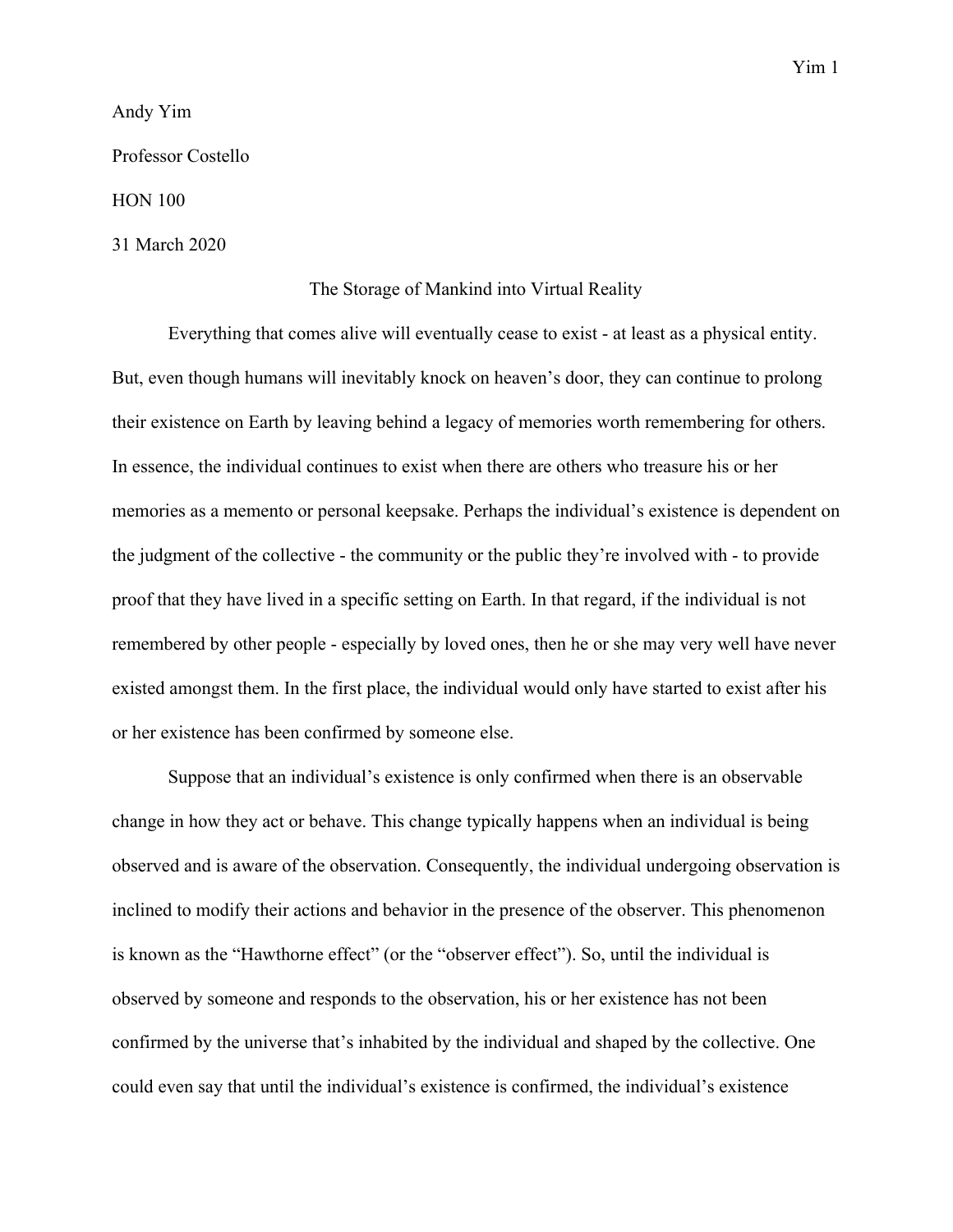remains in an ambivalent state of both "present" and "absent" until further observation, like Schroedinger's "cat" being considered both "living" and "deceased" (Mann, 2020). To resolve this existential stalemate, one must create a reason for existence that overrides the principal reason responsible for causing the absence in observation. Mankind's reason for "extending" their existence derives from a responsibility to cultivate future generations by passing down their legacy comprising a wealth of knowledge and experiences. In order to do so, mankind needs to prevail over the obstacle of approaching expiry through the means of challenging death itself. It is possible that the human race can "transcend" death by entrusting their soul to the future of Artificial Intelligence; more specifically, individuals should store themselves as data for

Artificial Intelligence by "full-diving" into virtual reality.

This deliberation underlying theoretical postulations about what will happen to the existence of mankind is explored at the surface level by American writer and Nobel Prize laureate William Faulkner. Within Faulkner's Nobel Banquet Speech, Faulkner instilled his faith into mankind by believing that "man will not merely endure"; instead, man will learn to prevail over their fated end because within man rests a soul capable of genuine expression (Frenz, 2020). Faulkner relayed his message to inspire fellow writers to release their consciousness from captivity, as their consciousness were shackled by the vices of human folly they experienced during times of distress. Their confrontation with the vices of human folly precipitated writers to lose their sense of authenticity, leading them to write without passion as they write in trepidation, fearing the vice of being blown up by the atomic bombings of WWII at any minute. These vices continued to torment their consciousness throughout their writing process. Only by severing his or her connection with the vice will the writers achieve full autonomy to unleash the creativity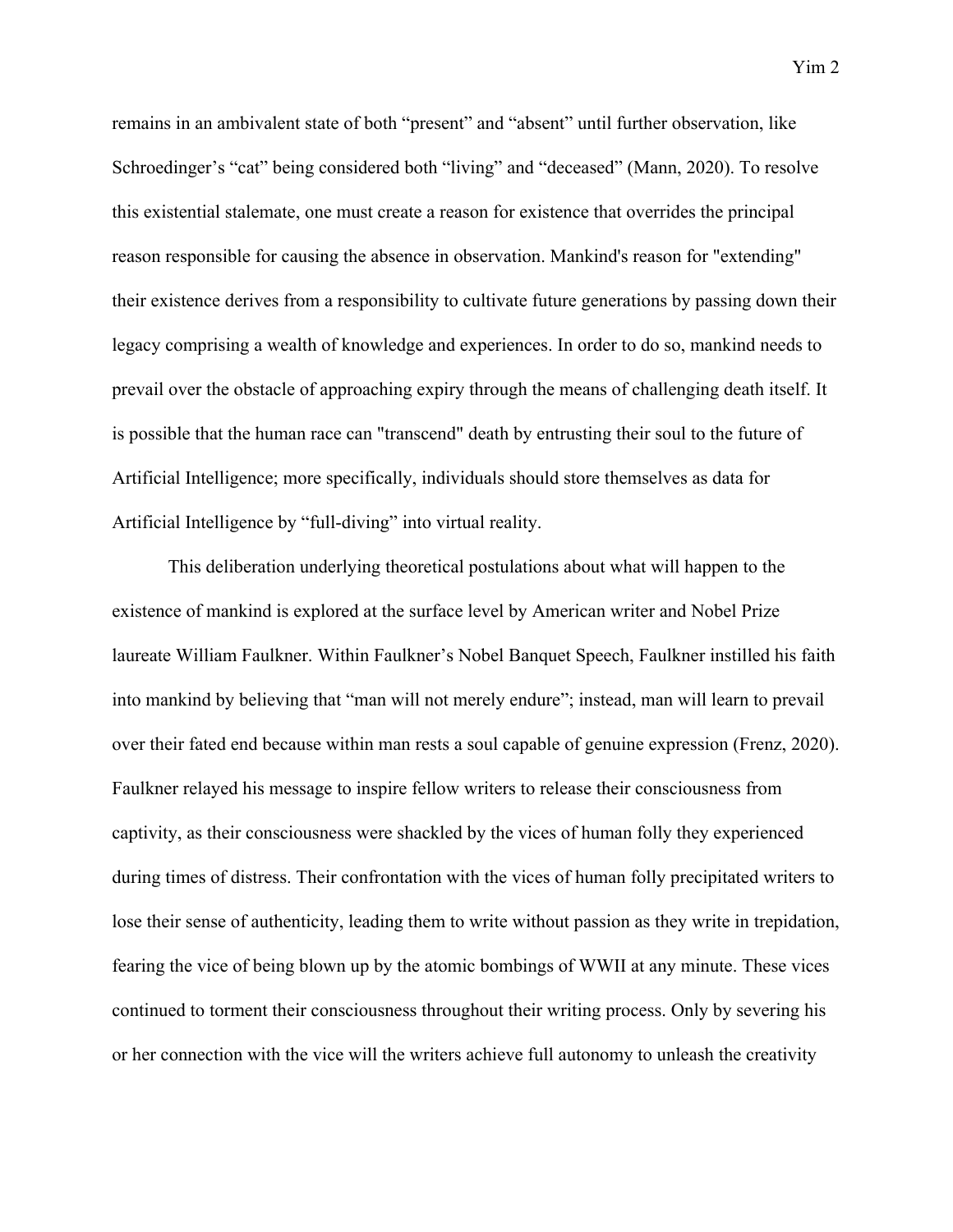that's been residing deep within their mind and heart. While Faulkner presented one possibility for prevailing over the end of man, another possibility comes to the surface through the observation of humans holistically rather than from a specific occupation - the possibility of mankind prevailing by "converting" themselves into data for storage.

 For as long as the historical records hold true, mankind has stored data in their mind or in writing. From the 19th century, human civilization transitioned into the technological epoch, and mankind has since then resorted to storing data digitally into the hard drive of a computer or into an online storage system such as iCloud. However, bioinformatician Dina Zielinski introduced another method of data storage that involves tapping into nature's oldest storage device: DNA (Zielinski, 2017). In the 21st century, DNA is commonly viewed as the blueprint of life that stores genetic information. Zelinski challenged this conventional, linear notion of thinking by converting digital data into bits (binary digits) and then storing the data in a capsule of synthetic DNA. Zelinski's research constitutes the beginning of a new epoch centered around discovering creative strategies for storing data. While Zelinski's research revolutionizes the methodology in which humans can store data, the current scope of data storage is rather limited to storing the most prominent form of data - digital data. None of the existing models of data storage have yet to incorporate the storage of the "human data" locked inside one's soul memories.

Every day, when an individual interacts with meaningful, thought-provoking stimuli, his or her brain operates to synthesize memories, all of which form a mental framework of information. The human mind utilizes the synthesized memories to encode, store, and retrieve information that humans process from their day-to-day interactions. While individuals frequently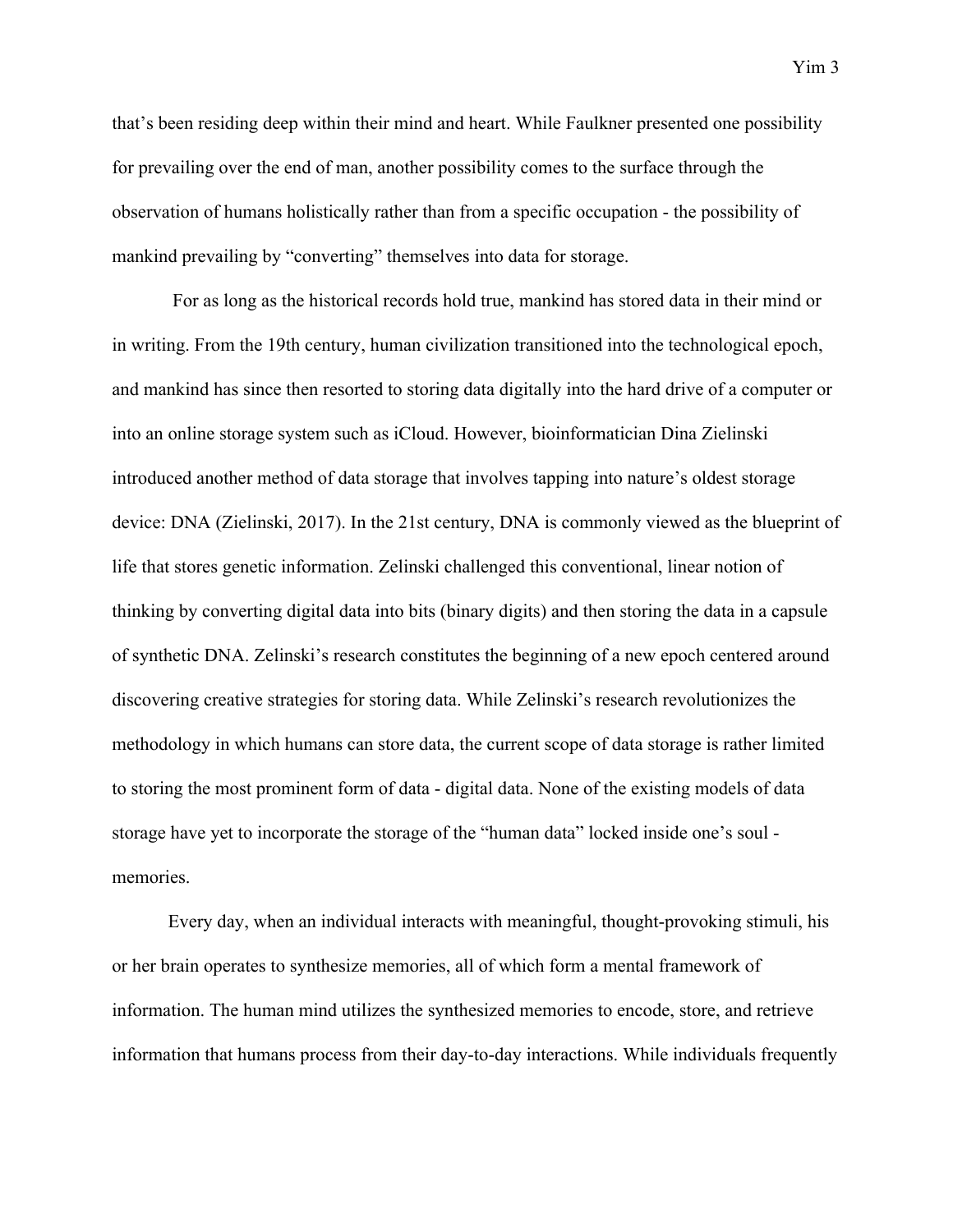conjure memories, not every memory can be retained by the human mind because some memories are less meaningful ("inferior") to the individual than other memories. This will result in a failure to produce an "engram" (a memory trace that helps individuals store information long-term) for the less meaningful memory. Without an engram, the mind cannot locate and recover the information within the memory. The mind will be unable to retrieve the memory, and the "inferior" memory will disappear from existence. Most individuals would not hesitate to delete a memory that they deem "inferior" because the "inferior" memory has been rendered obsolete by them. In spite of their decision, every memory is, nonetheless, important to retain because they serve as precious reminders of who the individual is, and every memory contains information that helped shape the identity of the individual along the way. Each memory represents a fragment of the individual's soul, and each fragment is a part that represents the whole soul. When one fragment disappears from the soul, individuals lose one part of who they are. To preserve as many precious memories as possible, mankind should "full-dive" into virtual reality in order to store their data inside virtual Artificial Intelligence lifeforms.

"Full-diving" is the act of linking an individual to a virtual reality environment. Individuals can somewhat "full-dive" into virtual reality by wearing a virtual reality headset. The virtual reality headset projects a fabricated life sized, 3D virtual environment that users can interact with via tracking sensors recording the users' input actions (Charara, 2017). While virtual reality headsets are useful for creating a sense of immersion for the brain, the individual has not completely "full-dived" into virtual reality, as their physical vessel containing one's soul remains detached from virtual reality. A perfect "full-dive" appears to be attainable in the near future with esteemed entrepreneur and engineer Elon Musk at the forefront of neurotechnology,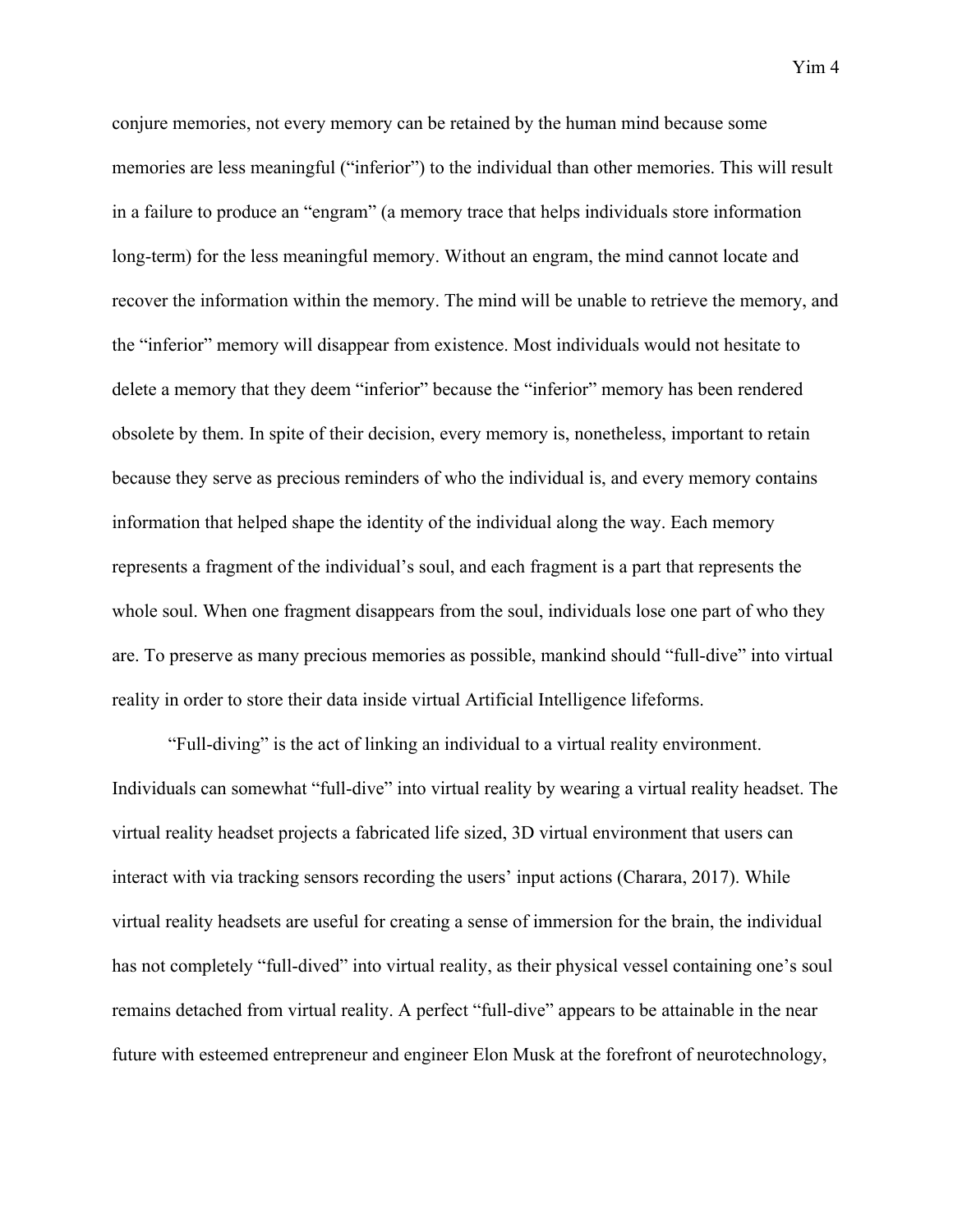pioneering the frontier in machine-learning by "neuralinking" humans and technology. The process of "Neuralink" involves implanting small, wireless electrodes inside the brain (Musk, 2019). These electrodes establish a connection with an external apparatus that communicates to a specific technological device such as a phone or a computer, which allows individuals to indirectly interface with the device. Ultimately, Musk's "Neuralink" research is relevant in presenting profound implications for the future of "full-diving", as Neuralink laid the foundation for speculating how to "full-dive" one''s soul into virtual reality.

Current iterations of virtual reality headsets only connect the brain to virtual reality. The function of virtual reality headsets could expand towards connecting the soul to virtual reality by scanning one's consciousness (the mind of the soul, harboring memories). The consciousness could then be copied into a virtual Artificial Intelligence lifeform to be stored permanently. While the rudimentary process for translating the soul is highlightable, the comprehensive process is speculative. Even though the process is speculative, individuals can surmise the accuracy of speculations at a high degree of confidence when the speculations are referring to relevant, established evidence. For instance, it is known that the nervous system serves as a communication network for nerve cells (neurons), and the limbic system manages one's emotions and memories. It is also known that the nervous system and limbic system are interconnected because the neurons transmit information to the limbic system's hippocampus for the formation and retention of memory long-term. So, to translate the soul into virtual reality, the virtual reality headset would have to directly communicate with and between the individual's nervous system and limbic system in some way. The underlying process would entail activating an individual's "action potential" via electrical impulses, prompting neurons to "fire" signals to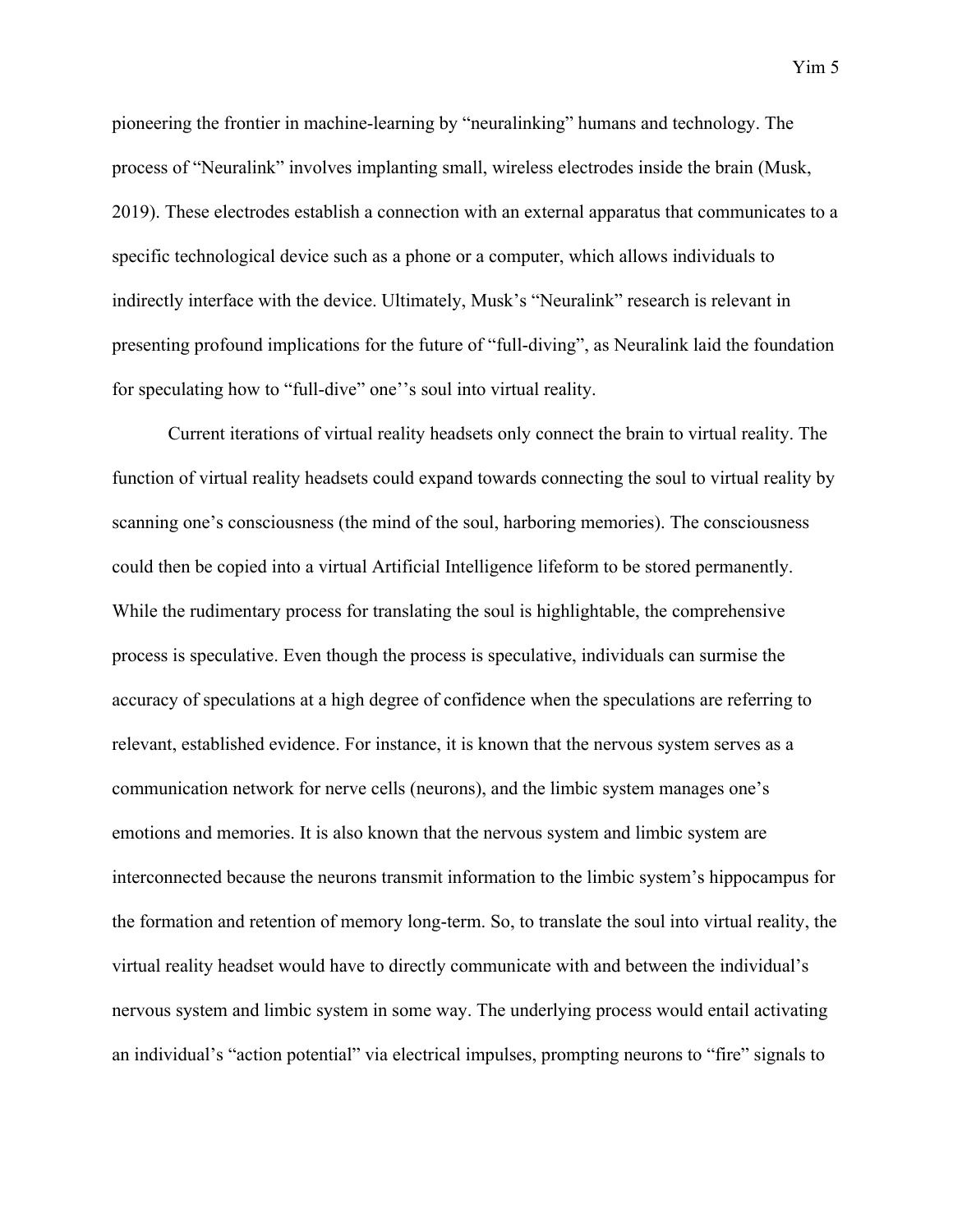transmit information through synapses (Bernstein et al., 2005). Those signals would then traverse through the neural networks of the nervous system and circuit into the limbic system for the hippocampus to encode the information in the signals as "memories". Even though the resulting step-by-step process is apparent, the scientific inquiry regarding how to produce the expected results is still undergoing exploration at the early developmental stages of research.

Every day, humans have to confront the subconscious struggle of selecting which memories they want to continue remembering, and the struggle continues until they cease to exist. When humans reach their expiration date, all of their memories will disappear from their minds involuntarily. Furthermore, the particular collective that cherishes the memories they made with the individual - like the individual's loved ones and communities - will bear the responsibility for carrying the torch and rekindling the fire that is the individual's soul in order to keep the individual's existence burning alive. With future advancements in the field of virtual reality, every individual and their collective can prevent the agonizing situation of losing precious memories voluntarily and involuntarily by storing memories inside virtual reality, where they'll remain as data inside the inhabitants of virtual reality - the virtual Artificial Intelligence lifeforms - indefinitely. Hopefully, with the assistance of virtual reality, mankind can soon be able to prolong the preservation of their memories for future generations to retrieve and access.